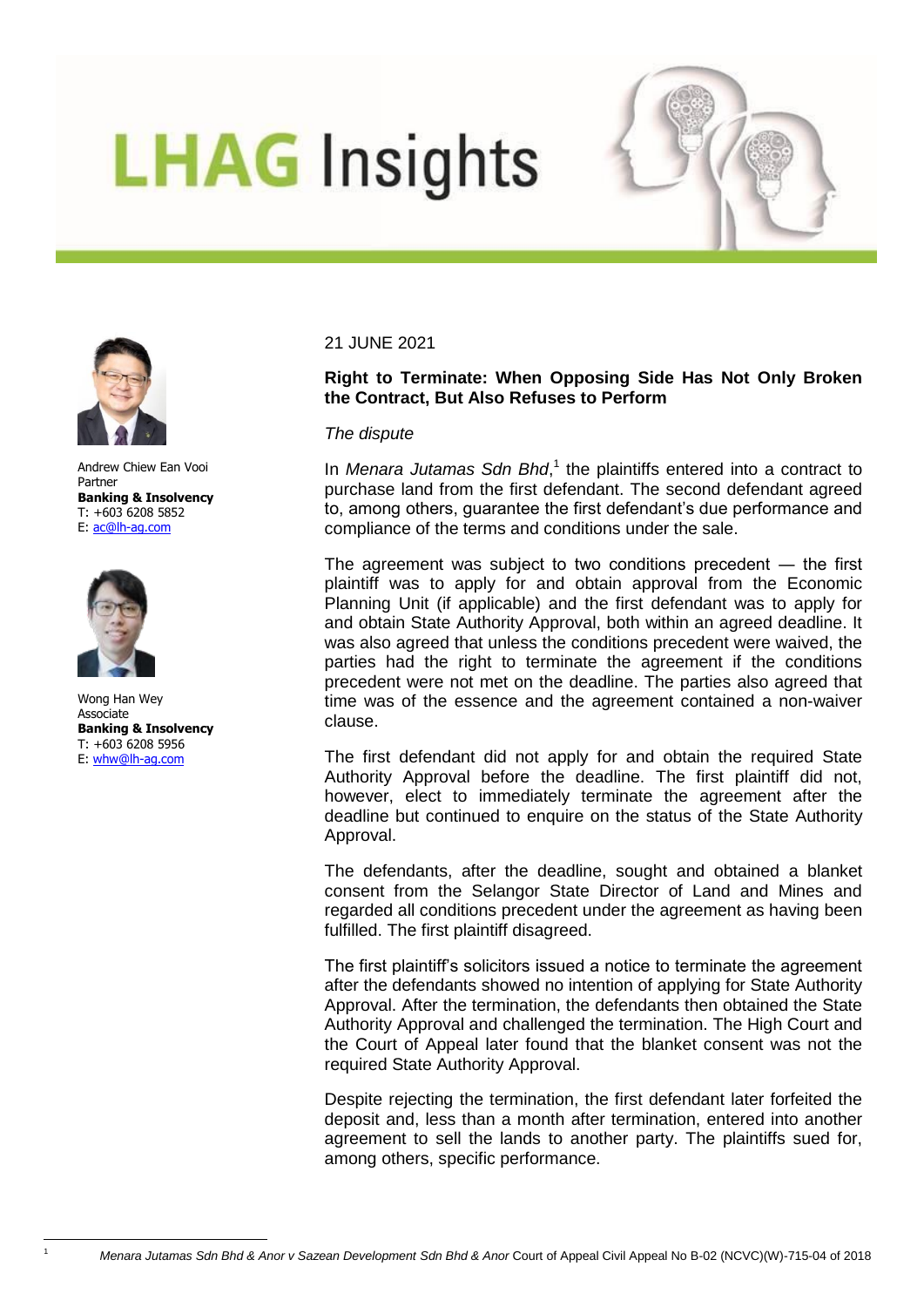However, due to the subsequent sale, the plaintiffs at trial confined the claim to refund of the deposit and damages.

### *First instance*

The High Court dismissed the plaintiffs" claim. The High Court held that, since time was of the essence, time for performance of the conditions precedent under the agreement was at large. The first plaintiff was obliged to give reasonable notice to the first defendant before the first plaintiff could issue notice to terminate.

## *On appeal*

The Court of Appeal did not agree and held that the defendants through their correspondences "*had clearly taken a stand*" that they had already fulfilled their obligations by obtaining the blanket consent and they would not apply for the correct State Authority Approval. The Court of Appeal noted that failure to obtain the approval would have rendered the agreement void. The court also noted that, despite contending they had obtained the State Authority Approval, the defendants forfeited the deposit and sold the lands to another party.

The Court of Appeal, in coming to its decision, referred to the Federal Court"s decision in *Sime Hok*, <sup>2</sup> where Jeffrey Tan FCJ said:

> "[38] The final observation we wish to impart is that "Notice is not necessary if a party delays performance for so long and in such circumstances, as to amount to a repudiation of the contract. The only legitimate inference may be that he or she is saying, **'Not only have I broken my contract by not doing the thing on the due day, but I am not going to do the thing at all' or 'I am not going to do the thing at all unless and until I find it convenient to do it'."**  (*Cheshire & Fifoot's Law of Contract* 6th Australian Ed. at p 742)." [*Emphasis added*.]

The Court of Appeal also referred to the following passage of Lord Shaw"s judgment in *Forslind*, <sup>3</sup> which was also referred to in *Sime Hok*:

> ""If, in short, A, a party to a contract, acts in such a fashion of ignoring or not complying with his obligations under it, B, the other party, is entitled to say: 'My rights under this contract are being completely ignored and my interests may suffer by non-performance by A of his obligations, and that to such a fundamental and essential extent that I declare he is treating me as if no contract existed which bound  $him.'..."$

The principles in *Sime Hok* are not new. In *Rasiah Munusamy*, the (then) Supreme Court held: $4$ 

> "… If there is an absolute refusal to perform, the other party may treat himself as discharged. Short of an express refusal, however, the test is to ascertain whether the action or actions of the party in default are such as to lead a reasonable person to conclude that he no longer intends to be bound by its provisions. Where such an inference cannot be drawn, the innocent party will be entitled to claim damages for breach, but not to treat himself as discharged."

The Court of Appeal, relying on principles in *Sime Hok*, held that the first plaintiff was entitled to issue the notice of termination. Abdul Karim

 $\overline{2}$ 

<sup>2</sup> *Sime Hok Sdn Bhd v Soh Poh Sheng* [2013] 2 MLJ 149 3

*Forslind v Bechley-Crundall* [1922] SC (HL) 173

<sup>4</sup> *Rasiah Munusamy v Lim Tan & Sons Sdn Bhd* [1985] 2 MLJ 291, at p 294